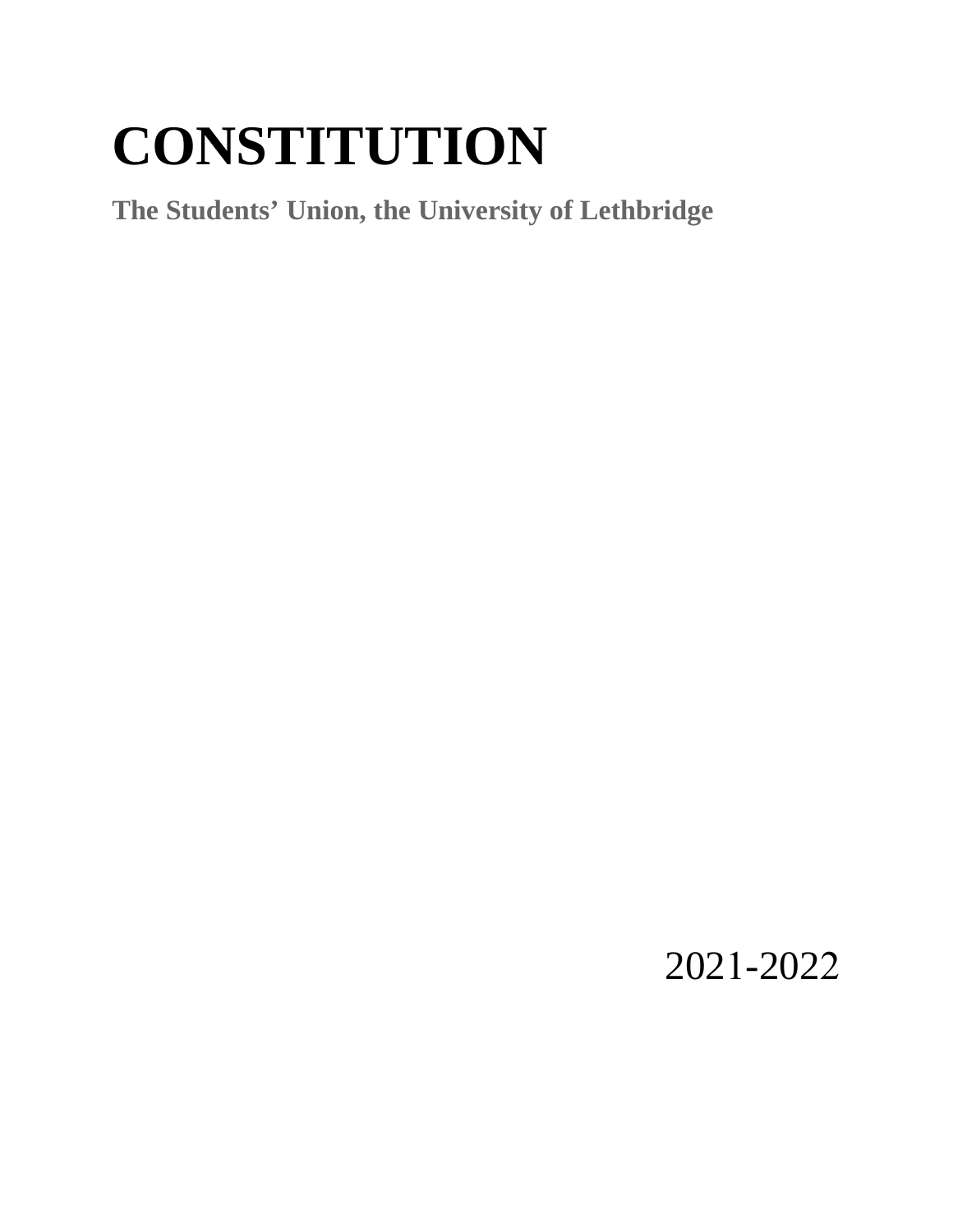### **ARTICLE 1 – NAME**

1. The name of the organized undergraduate student body of the University of Lethbridge shall be "The Students' Union, the University of Lethbridge," established in accordance with Section 93 of the Post-Secondary Learning Act (2004) of the Province of Alberta, and hereinafter referred to as "the Students' Union" or abbreviated where appropriate to "the ULSU".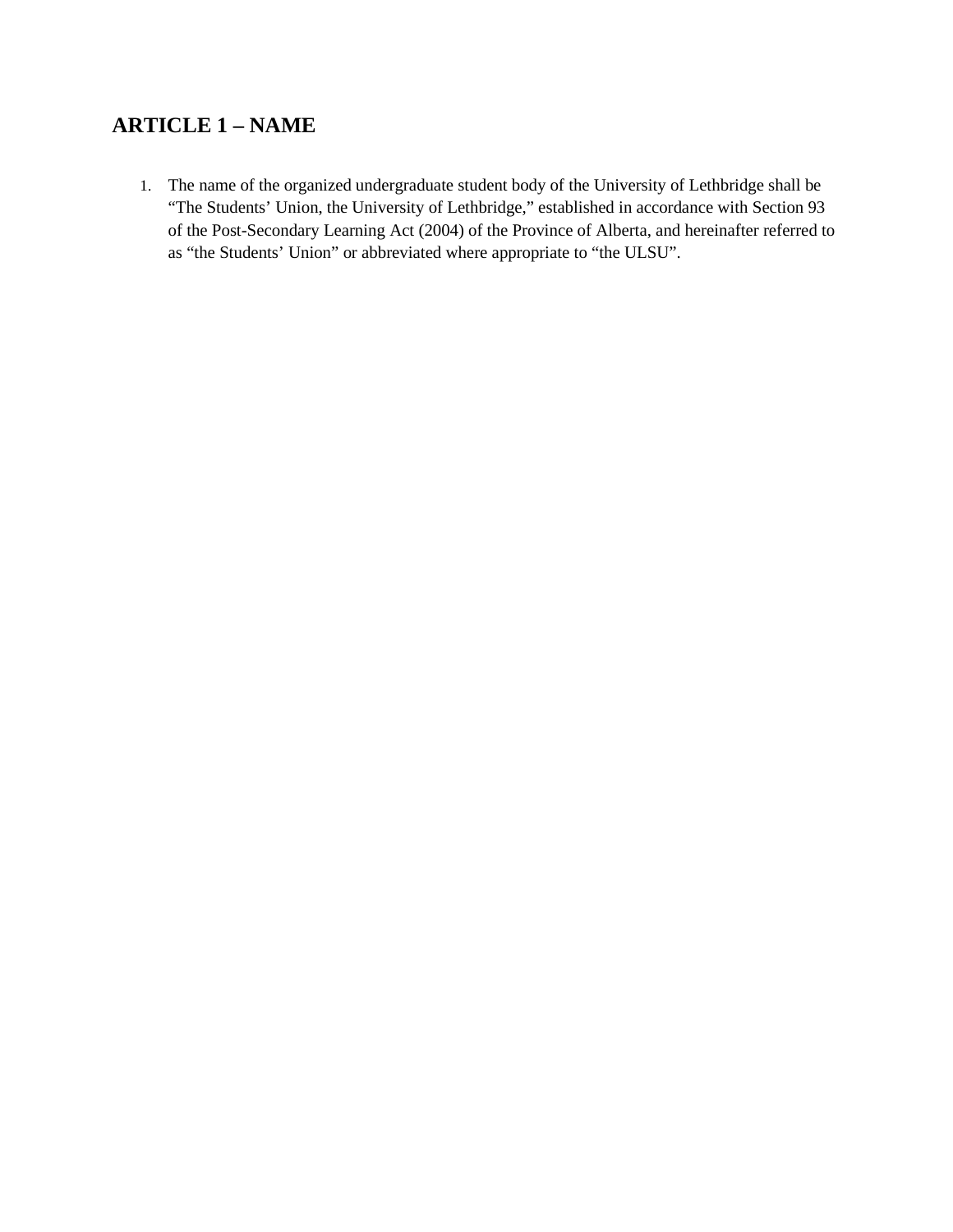## **ARTICLE 2 – Object**

- 1. The object of the ULSU shall be to provide for the administration of the affairs of the undergraduate students of the University of Lethbridge, including:
	- 1.1. The development and enforcement of rules relating to student affairs;
	- 1.2. The promotion of the general welfare and the furtherance of total education of the undergraduate students consistent with the purpose of the University of Lethbridge, and;
	- 1.3. The protection of the joint and several rights of the active members.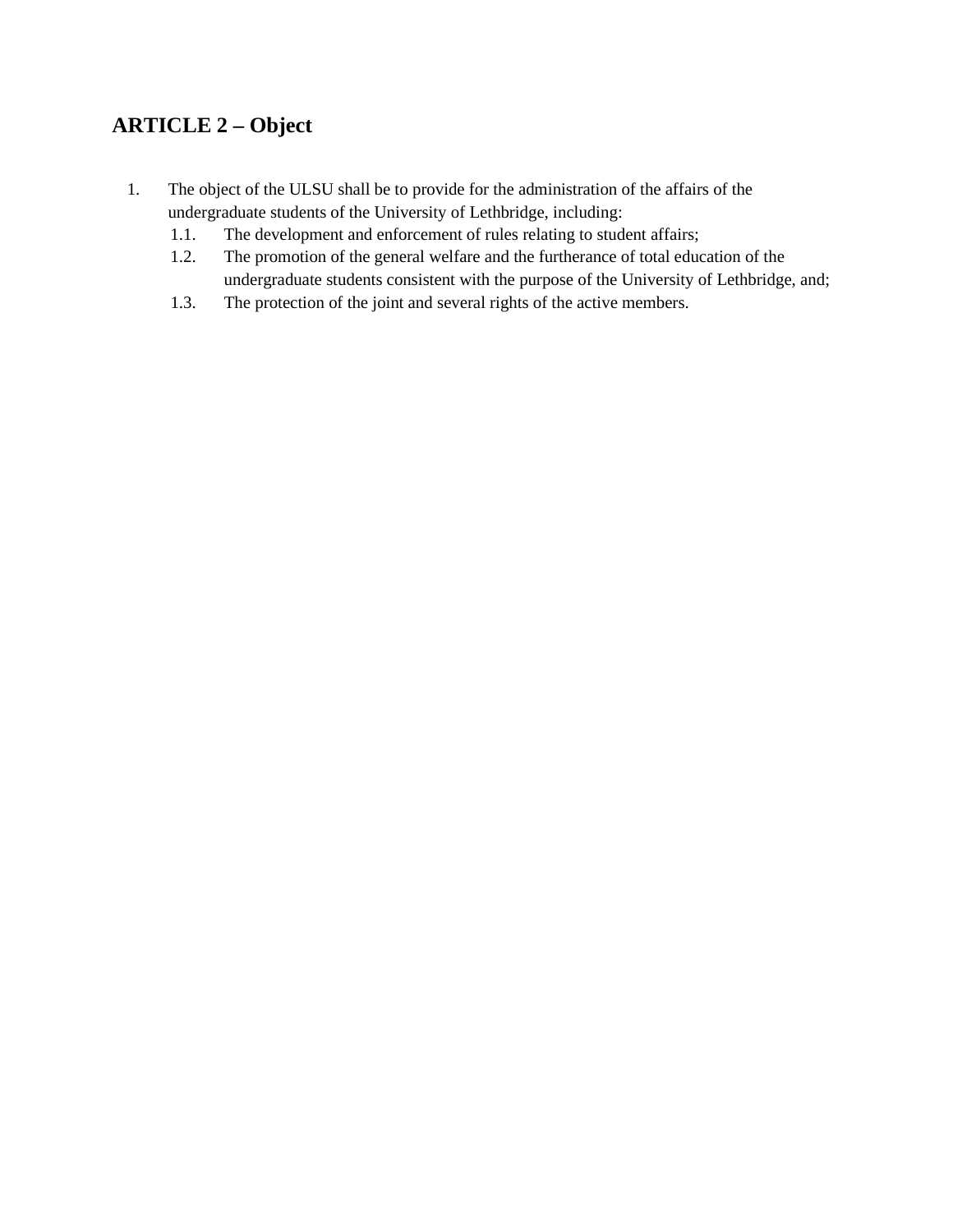## **ARTICLE 3 – Active Membership**

- 1. Active Membership in the Students' Union consists of:
	- 1.1. Any person registered as an undergraduate student at the University of Lethbridge, who is required to pay the membership fees of the Students' Union; and,
	- 1.2. Any person sixty-five (65) years of age or older registered as an undergraduate student at the University of Lethbridge.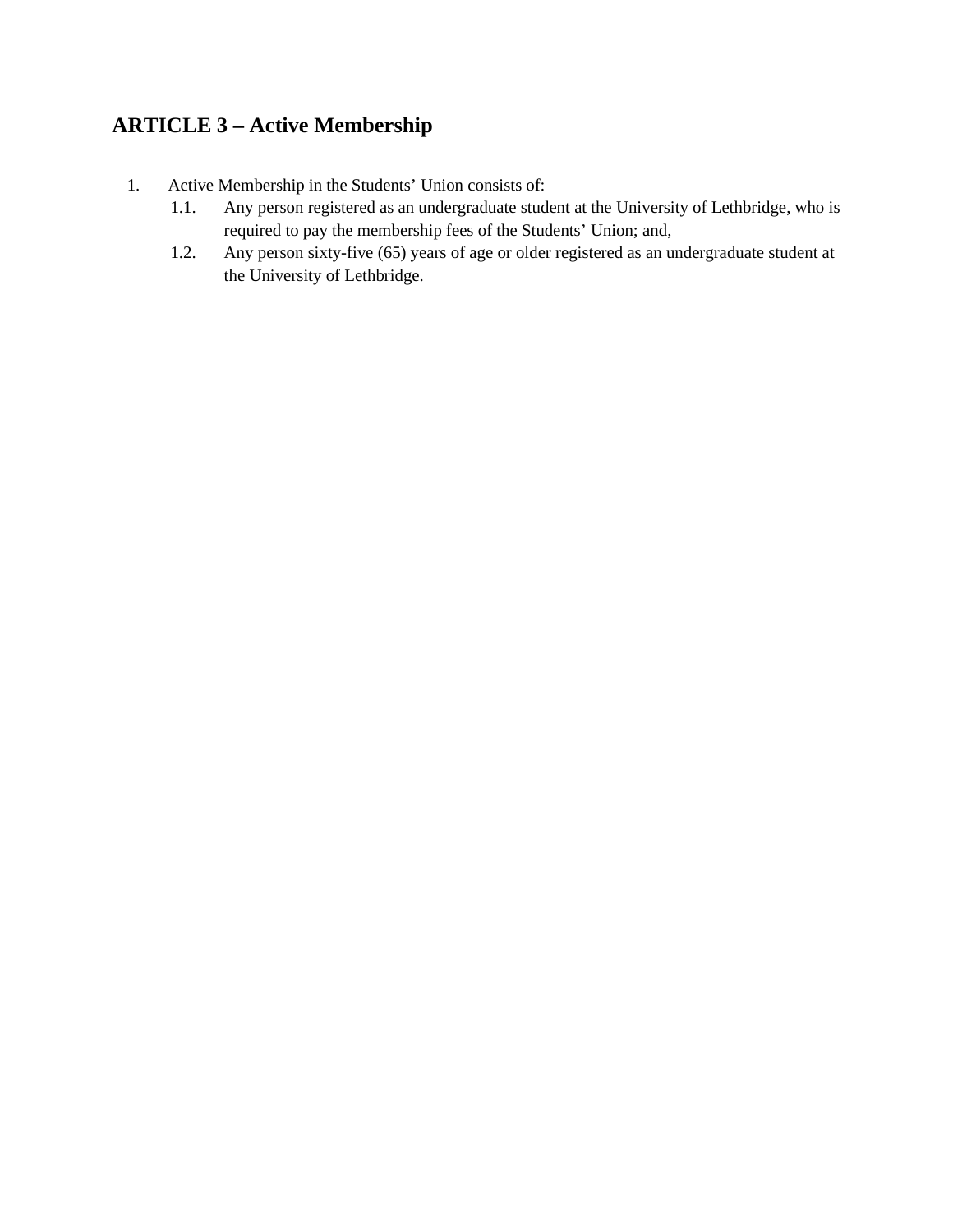## **ARTICLE 4 – Powers**

- 1. In accordance with the *Post-Secondary Learning Act,* all active members of the ULSU shall have the power to:
	- 1.1. Nominate to or be nominated for positions on the hereinafter defined General Assembly;
	- 1.2. Cast a ballot in any of the ULSU's elections, referendum, or plebiscites;
	- 1.3. Petition the hereinafter defined General Assembly in respect of any matter, particularly the removal of any officer from their elected position;
	- 1.4. Exercise any other powers inherent in this Constitution or established in the Bylaws of the ULSU.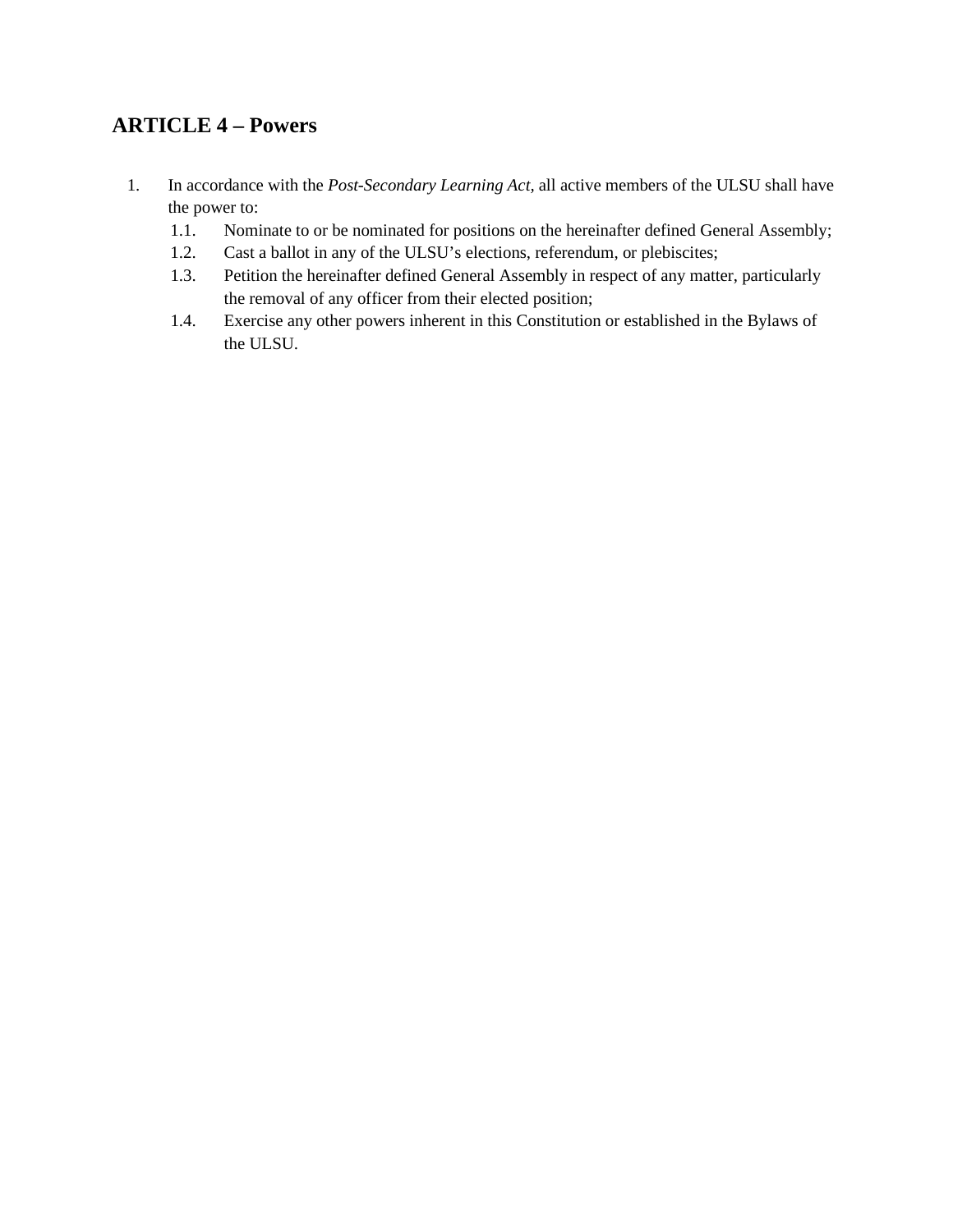# **ARTICLE 5 – General Meetings**

1. The President shall call a general meeting of the ULSU, called a town hall meeting if the President is requested to do so in writing by 50 Active Members.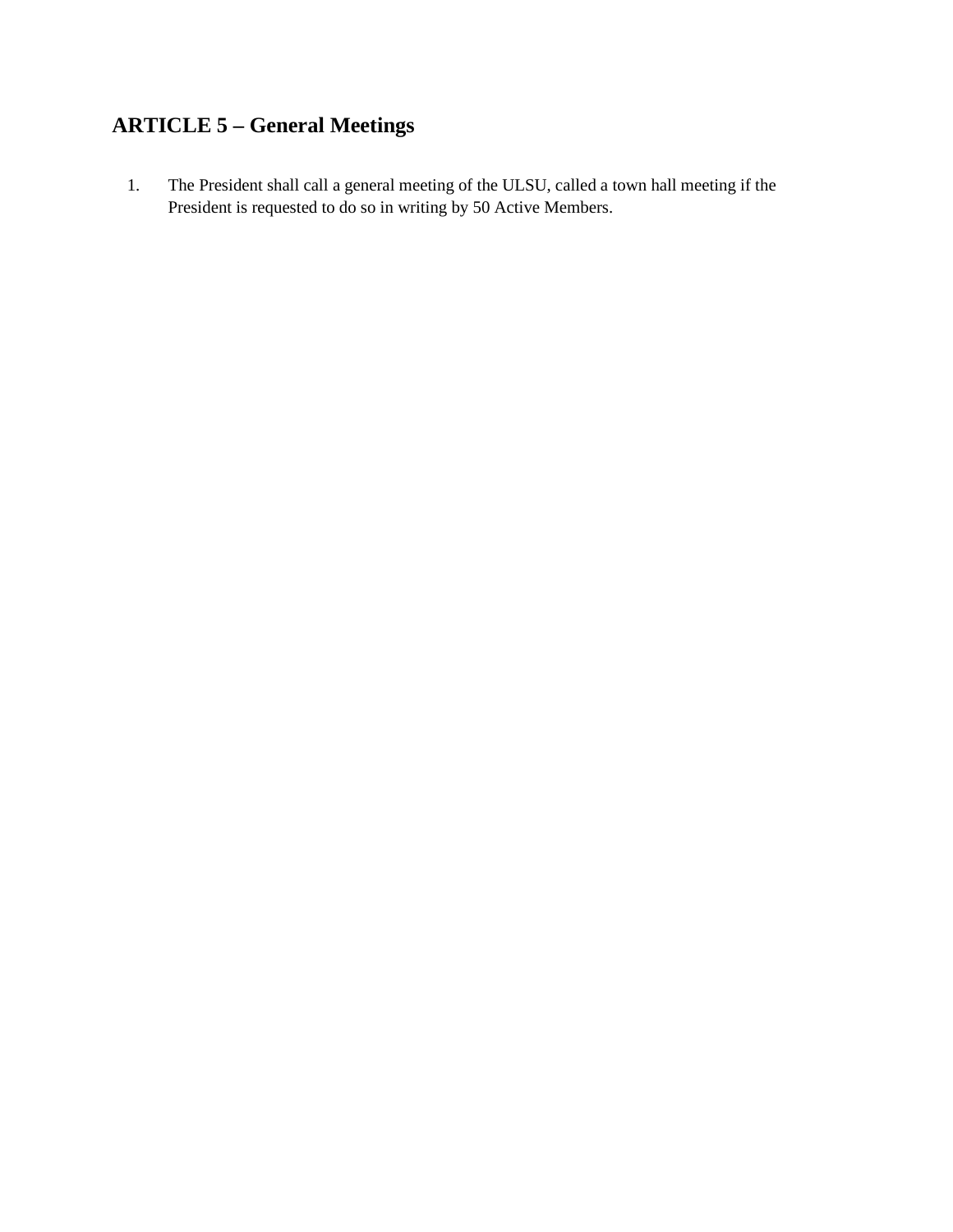#### **ARTICLE 6 – General Assembly**

- 1. There is established in accordance with Section 95 of the *Post-Secondary Learning Act,* a council entitled "General Assembly, The University of Lethbridge Students' Union", hereinafter referred to as "the General Assembly" or "the GA".
- 2. Notwithstanding any Article of this Constitution, the legislative power of the ULSU shall be and is hereby invested in the General Assembly. The General Assembly shall manage the business and affairs of the ULSU through its position as the policy-making body of the ULSU. Except as stated in Article 8 all legislative proposals become law after being passed by the General Assembly.
- 3. There shall be held a General Election of the ULSU during each Academic year at which time the General Assembly shall be elected by and from the Active Members of the ULSU, as provided in the Bylaws thereof. The General Election of the GA shall be no earlier than the first day of the spring term and no later than the last day of the spring term final examination period as defined by the University of Lethbridge Registrar's Office.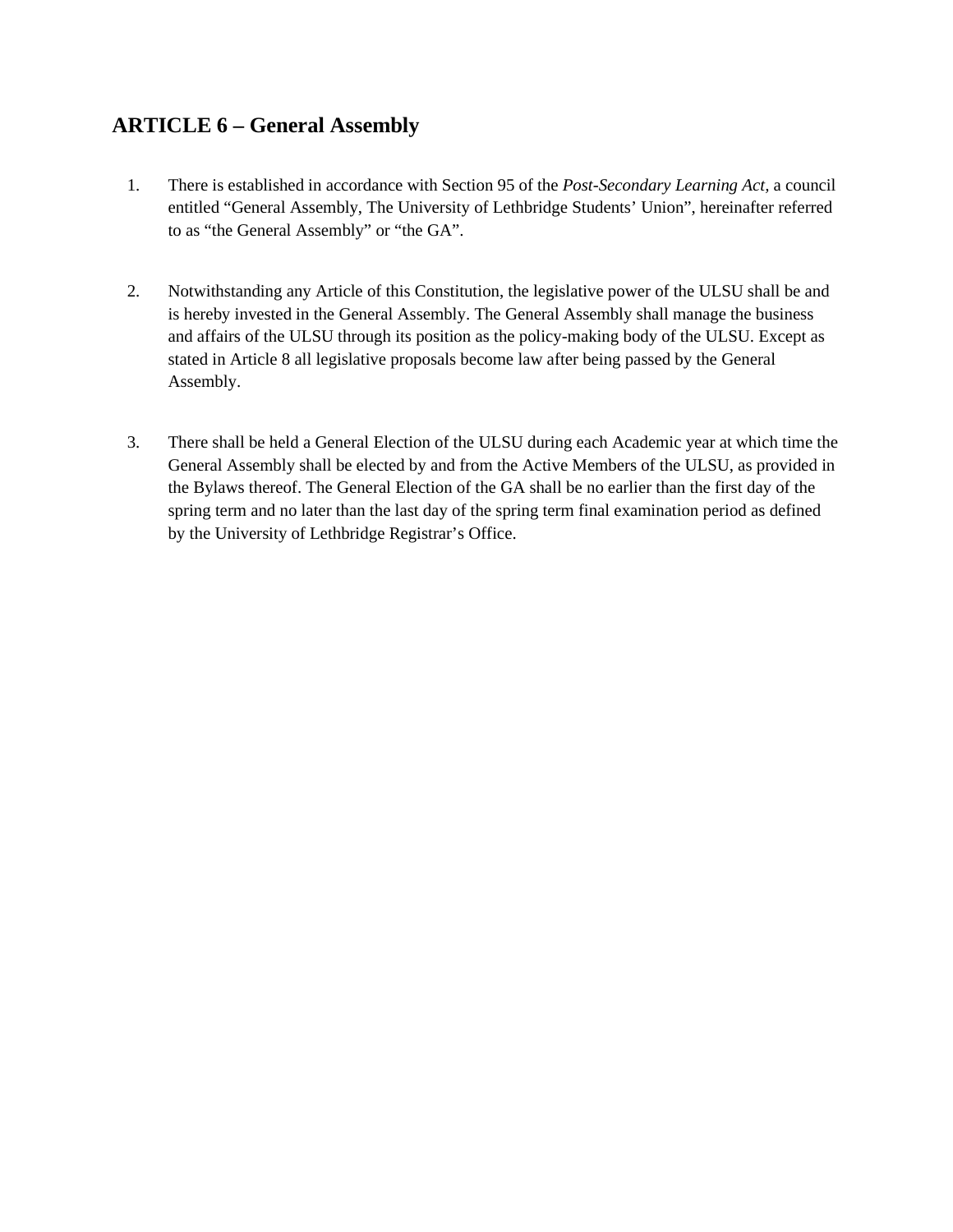### **ARTICLE 7 – Executive Council**

- 1. There is established, by this Constitution, a body entitled "Executive Council, The University of Lethbridge Students' Union", hereinafter referred to as "the Executive Council" or "the EC".
- 2. Notwithstanding any Article of the Constitution, the administrative and executive functions of the ULSU and the GA shall be and hereby are invested in the Executive Council.
- 3. The Executive Council shall be elected by and from the Active Members of the ULSU as provided in the Bylaws thereof.